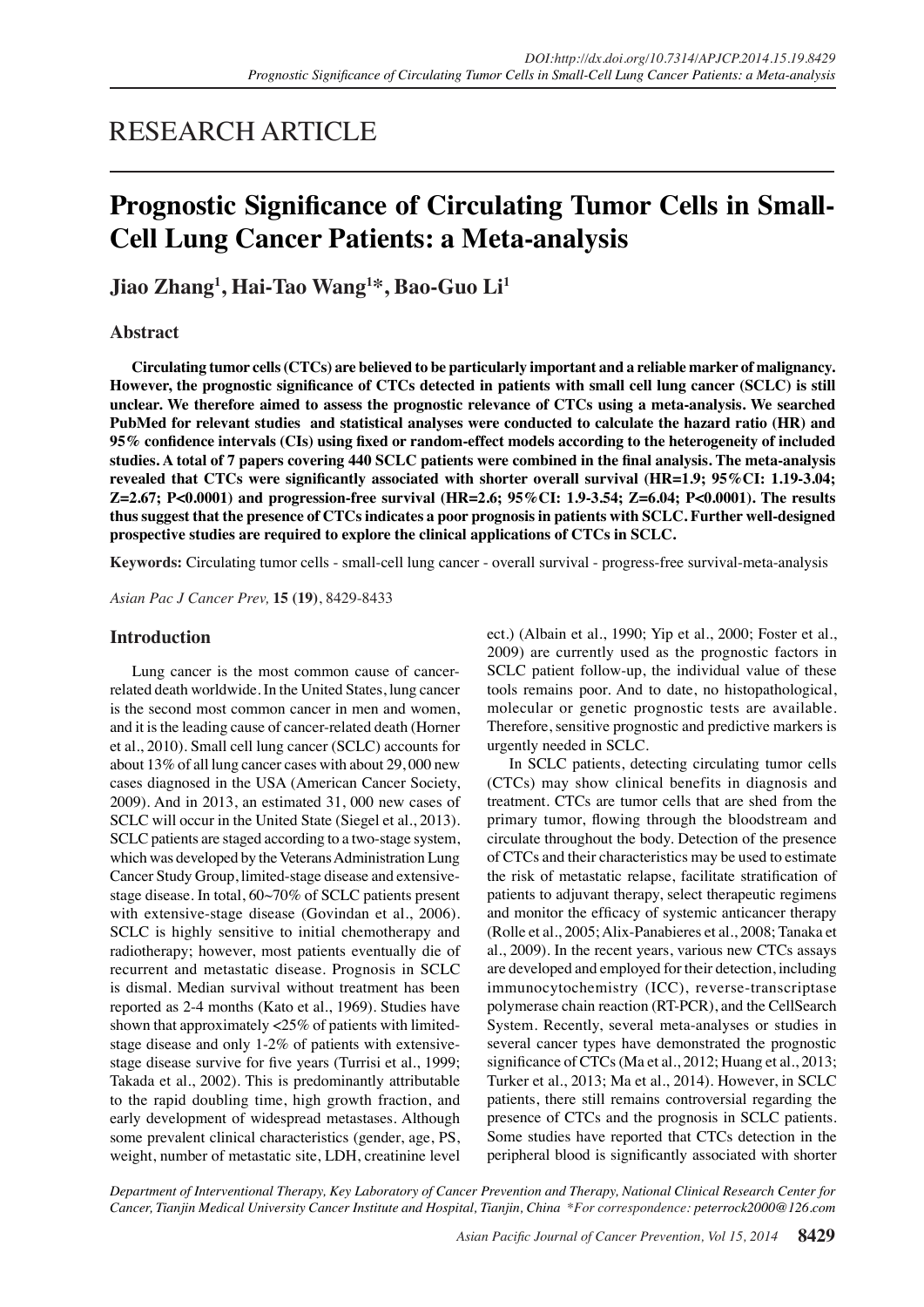#### *Jiao Zhang et al*

survival (Hou et al., 2012; Naito et al., 2012). In contrast, other studies have failed to show such an association between the presence of CTCs and a poorer prognosis (Hiltermann et al., 2012; Normanno et al., 2014). Therefore, we conducted a meta-analysis to evaluate the prognostic value of baseline CTCs level before treatment in patients with SCLC.

# **Materials and Methods**

### *Inclusion and exclusion criteria*

All eligible papers focusing on the association between CTCs level and survival time were collected to perform this meta-analysis. This meta-analysis includes articles from studies meeting the following inclusion criteria: (1) the clinical research on baseline CTCs level before treatment in SCLC patients; (2) the research subjects are SCLC patients without any restriction on age or race; and (3) outcome indicators include overall survival (OS) and progress-free survival (PFS). The exclusion criteria are the following: (1) no clear follow-up and survival analysis; (2) no exact data provided or the data can`t be calculated for prognostic evaluation of patients with SCLC.

#### *Literature collection and screening*

Primary research articles relating to the CTCs level in patients with SCLC were identified by electronic search of the PubMed on July 15, 2014. We conducted an independent review of citations from PubMed. Keywords were circulating tumor cell (s), small cell lung carcinoma. The search strategy used text terms such as circulating cancer cells, CTCs, blood epithelial cell, and small cell lung carcinoma to identify relevant information as well. Furthermore, relevant papers were identified from cited references of retrieved articles and review articles by a manual search, to ensure that no articles were overlooked.

#### *Data extraction*

We recorded the following information from each eligible paper: author's name, patient's country, publication year, and type of study, number of patients, tumor stage, methods of CTCs detection, detection rate, cutoff value of CTCs, clinical outcome and analysis method. Data for multivariate survival analysis reported in the article were included in the present meta-analysis; if these data were not available, then univariate analysis data were included. According to the study objective, we performed an analysis determined whether CTCs level is associated with OS and PFS.

|  | Table 1. Main characteristics of the eligible studies |  |  |
|--|-------------------------------------------------------|--|--|
|  |                                                       |  |  |

| Study      | Patients' country Year |      | Tumor stage<br>(n)                        | study       | patients | Type of Number of Technique | Cutoff                     | Positive<br>$(\%)$ | Outcome       | Analysis     |
|------------|------------------------|------|-------------------------------------------|-------------|----------|-----------------------------|----------------------------|--------------------|---------------|--------------|
| Hou        |                        |      | United Kingdom $2009$ LS $(35)/ES$ $(53)$ | prospective | 88       | CellSearch                  | 300CTCs/7.5ml              | 86%                | OS            | univariate   |
| Hou        |                        |      | United Kingdom $2012$ LS $(31)/ES(66)$    | prospective | 97       | CellSearch                  | 50CTCs/7.5ml               | 85%                | <b>OS/PFS</b> | multivariate |
| Naito      | Japan                  |      | 2012 LS (27)/ES (24)                      | prospective | -51      | CellSearch                  | 8CTCS/7.5ml                | 68.60%             | OS            | multivariate |
| Hiltermann | Netherlands            |      | 2012 LS (21)/ES (38)                      | prospective | -59      | CellSearch                  | 2CTCs/7.5ml                | 84.70%             | OS/PFS        | multivariate |
| Shi        | China                  |      | 2013 LS (27)/ES (28)                      | prospective | 55       | Rt-PCR                      | 3.8CK-19 positive CTCs/6ml | 78.20%             | OS/PFS        | multivariate |
| Normanno   | Italy                  | 2014 | ES                                        | prospective | 60       | CellSearch                  | 282CTCS/7.5ml              | 90%                | OS            | multivariate |
| Igawa      | Japan                  | 2014 | LS (8)/ES (22)                            | prospective | 30       | OBP-401                     | 2CTCS/7.5ml                | 96%                | OS            | multivariate |

Abbreviations: LS=limited-stage; ES=extensive-stage; CTCs=circulating tumor cells; OS=overall survival; PFS=progress-free survival; RT-PCR=Reverse-transcriptase polymerase chain reaction

#### *Data analysis*

OS and PFS in relation to baseline CTCs level before treatment in SCLC were estimated by the Hazard ratio (HR). HR with its 95% confidence interval (95%CI) was used to combine the data. When described in original articles, we obtained these values directly. Otherwise, HR and 95%CI were calculated as described previously (Parmar et al., 1998). The pooled HR with 95%CI for survival were calculated by fixed or random-effects models. Heterogeneity between studies was evaluated with the Cochran's Q test (chisquared test;  $\chi^2$ ) and by quantifying the inconsistency  $(I^2)$ . When P was less than 0.05, a random-effects model estimate was used. Otherwise, a fixed-effects model estimate was presented. Robustness of our meta-analysis was verified by oneway sensitivity analysis. Therefore, every single study was deleted, and the pooled HR and 95%CI as well as the tests for heterogeneity of the remaining studies were calculated. Publication bias was assessed using the funnel plot and the Begg's test, and for the possible publication bias, we used trim and fill method to evaluate the influence to the result. All statistical analyses were conducted using the stata12.0. P values less than 0.05 were considered statistically significant.

### **Results**

#### *Literature screening*

The systematic literature search yielded a total of 313 literatures (Figure 1). After screening of titles and abstracts, 305 articles were excluded because of irrelevant publications, review articles, duplicates, and overlapped studies. Upon full text review of the remaining 8 articles, a total of one article had to be excluded because the



**Figure 1. Flow Chart of Selecting the Eligible Publications**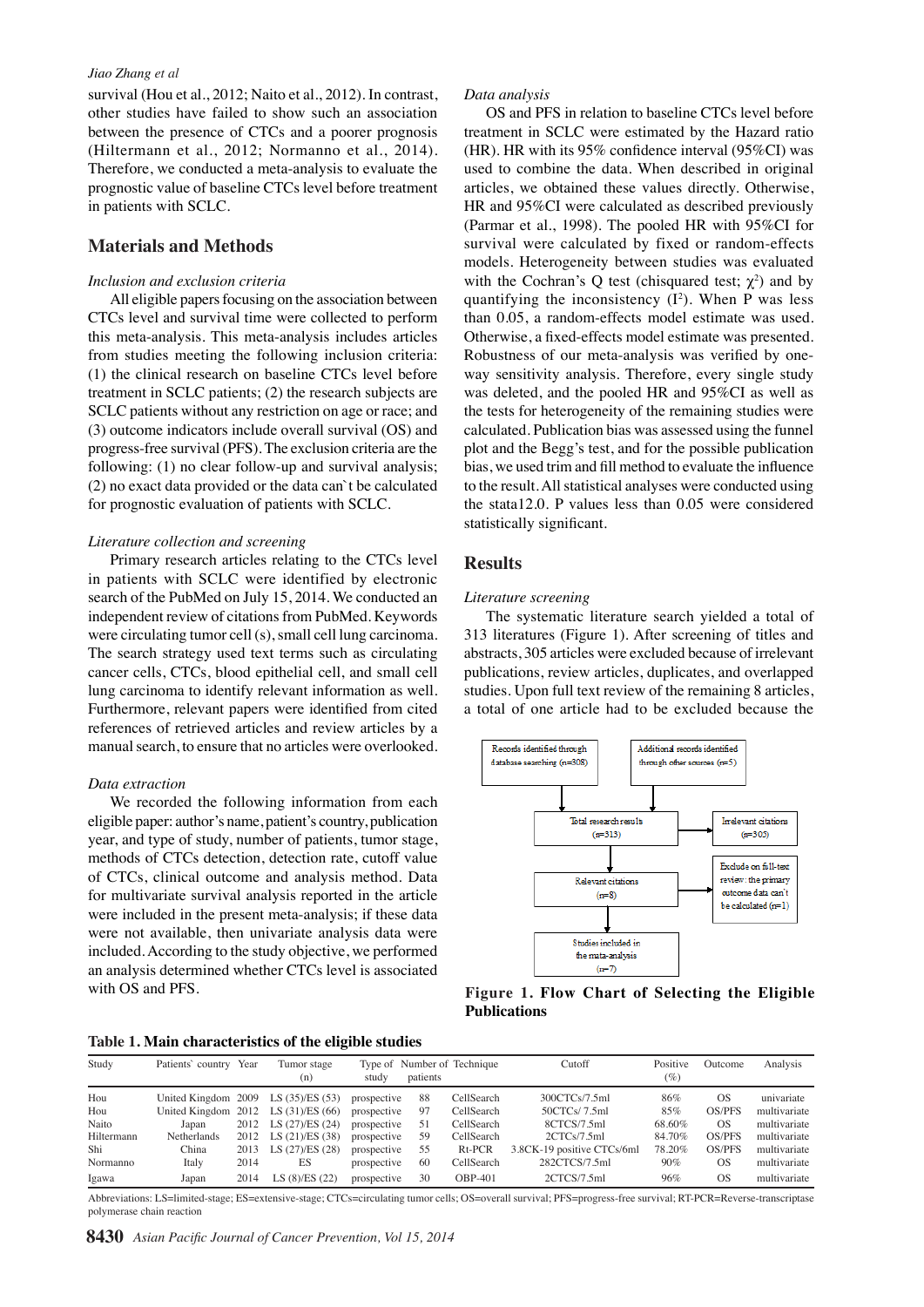|                                       | <b>Study or SubgroupLog[Hazard Ratio] SE</b>                                   | Weight         | <b>Hazard Ratio</b><br>IV, Random, 95%CI | <b>Hazard Ratio</b><br>IV.Random.95%CI |
|---------------------------------------|--------------------------------------------------------------------------------|----------------|------------------------------------------|----------------------------------------|
| <b>Hou 2009</b>                       | 3576744                                                                        | 2726524 19.8%  | 1.43 [1.09,1.86]                         | ÷                                      |
| <b>Hou 2012</b>                       | .8960881                                                                       | .5761793 16.2% | 2 45 [1.39,4.30]                         |                                        |
| <b>Naito 2012</b>                     | 1 252763                                                                       | 9082646 12.0%  | 3.50 [1.45,8.60]                         |                                        |
| Hiltermann 2012                       | 8329091                                                                        | 1.052905 10.5% | 2.30 [.80,6.30]                          |                                        |
| Shi 2013                              | 9745597                                                                        | 4807768 174%   | 2.65[1.82,4.67]                          |                                        |
| Normanno 2014                         | $-6931472$ 6611124 15.1%                                                       |                | .50 [ .26, .95]                          |                                        |
| Igawa 2014                            | 1.214768<br>1363537                                                            | 9.0%           | 3.91 1.19.12.87                          | $(P = 0.007)$                          |
| Total (95%CI)                         |                                                                                | 100%           | 1.90[1.19.3.04]                          |                                        |
|                                       | Heterogeneity:Chi <sup>2</sup> = 25.05.df = 6/P < 0.0001):1 <sup>2</sup> = 76% |                | 01                                       | 10<br>100                              |
| Test for over effect:Z=2.67(P<0.0001) |                                                                                |                | <b>High level CTCs</b>                   | Low level CTCs                         |

**Figure 2. Forest Plot of Overall Survival of SCLC and CTCs Levels, the Horizontal Lines Correspond to the Study-Specific HR and 95%CI, Respectively.** The Area of the Squares Reflects the Study Specific Weight. The Diamond Represents the Pooled Results of HR and 95%CI. In this Analysis, Random Effect Model was Used



**Figure 3. Forest Plot of Progress-Free Survival of SCLC and CTCs Levels.** In this analysis, Fixed-Effects Model was Used

primary outcome data can`t be calculated (Oshita et al., 2003). Finally, 7 publications met the criteria for analysis, comprising 440 SCLC patients (Hou et al., 2009; 2012; Naito et al., 2012; Hiltermann et al., 2012; Shi et al., 2013; Igawa et al., 2014; Normanno et al., 2014). The sample size per study ranged from 30 to 97 patients, and studies were published between 2009 and 2014. The main characteristics of the included studies are summarized in Table 1.

## *Methodology assessment of CTCs level detection*

There were three types of methods for assessment of CTCs status in blood specimens: CellSearch, RT-PCR and OBP-401 system. Five studies used CellSearch techniques to evaluate CTCs status, one study used RT-PCR techniques, and 1 study used OBP-401 system. In these 7 studies, the detection rate for CTCs with an average of more than about 68.6%.

#### *The characteristics and treatment of these studies*

In these 7 studies, there were 5 studies that reported using chemotherapy and 2 studies reported that the majority of patients were treated with chemotherapy and some patients with radiotherapy and chemotherapy combination of programs.

## *CTCs level and overall survival*

All these 7 studies can be extracted for the HR values and for their 95%CI directly used for the evaluation of the CTCs levels and the OS. Because the heterogeneity across the studies was less than 0.05 ( $x^2 = 25.05$ ;  $I^2 = 76\%$ ), the estimated pooled HR for studies was calculated



**Figure 4. Begg's Funnel Plot for Publication Bias for Studies Reporting OS with Unadjusted HR. Each point** represents a separate study for the indicated association. Log OR represents natural logarithm of or. vertical line represents the mean effects size

using a random-effects model. The combined HR of all studies reporting the effect of presence of CTCs on OS by a random-effects model was 1.90 (95%CI 1.19-3.04, *P*=0.007), suggesting that higher baseline CTCs level was associated with a poor OS in SCLC patients (Figure 2). To further evaluate the robustness of our results, we performed one-way sensitivity analysis indicating that none of the included studies had influence on our pooled HR or provoked heterogeneity (data not shown).

## *CTCs level and progress-free survival*

Among these 7 studies, three studies can be extracted for the HR values and for their 95%CI directly used for the evaluation of the value of CTCs levels and the PFS. There was better homogeneity between each study ( $P=0.529$ ;  $x^2=1.27$ ;  $I^2=0\%$ ). The combined HR for PFS of the patients with high baseline CTCs levels by a fix-effects model was 2.60 (95%CI 1.90-3.54, *P*<0.0001), suggesting that high baseline CTCs levels was associated with a poor PFS in SCLC patients (Figure 3).

#### *Publication bias*

We performed the funnel plots and Begg's test to assess the publication bias. The funnel plot (Figure 4) shows that the points evenly distributed, symmetrical, and all the points are within the 95%CI. And Pr>|z|=1.000 (continuity corrected), 1.000>0.05. It indicates there is no publication bias, and the result of the study is credible.

# **Discussion**

In this meta-analysis, we provided strong evidence of an association between the CTCs level detected in the peripheral blood and clinical outcomes in SCLC patients. Previous several small-scale studies showed that the presence of CTCs associated with a poorer survival in SCLC patients. Therefore, a quantitative meta-analysis of the study outcomes was required. The results of our collective evaluation of the publications on SCLC indicate that the presence of CTCs could be a prognostic marker.

Previous studies had demonstrated that CTCs was an ideal tumor marker and can be used in clinical practice, screening of high risk population, early diagnosis,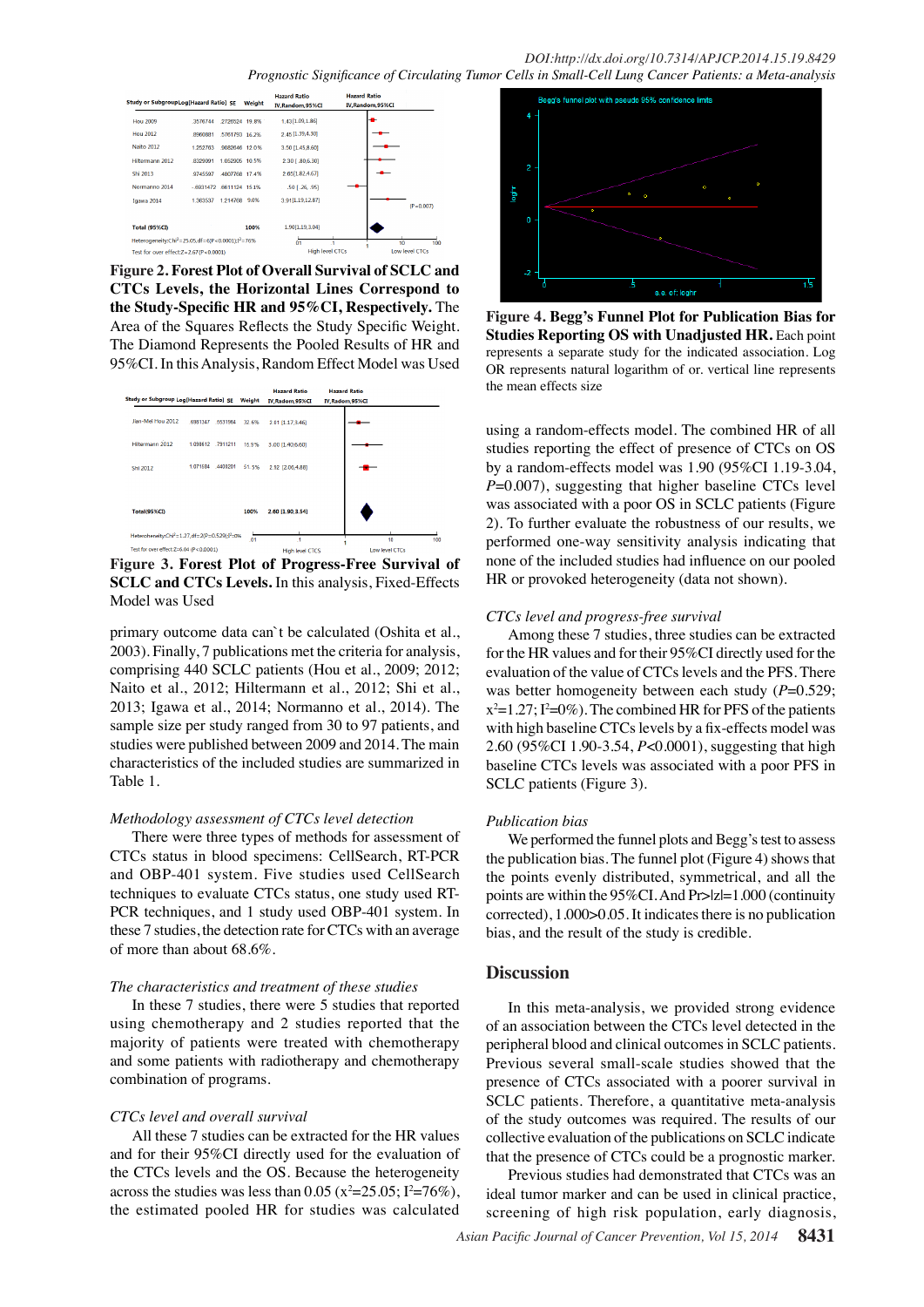### *Jiao Zhang et al*

monitoring of cancer patients and prognosis evaluation. Several independent studies have shown that an increase in CTCs level is prognostic in metastatic breast, prostate, colorectal, and non-small-cell lung cancer (NSCLC) (Cristofanilli et al., 2004; Cohen et al., 2008; de Bono et al., 2008; Krebs et al., 2011). However, a meta-analysis revealed a negative result between pre-treatment CTCs level and OS of patients with SCLC in subgroup analysis (Ma et al., 2012). In our meta-analysis, we demonstrate the prognostic value of baseline CTCs number in SCLC, and the result showed that the presence of CTCs appears to confer a poorer prognosis. Among these seven studies included in this meta-analysis, five studies suggested that CTCs levels can be used for the prognosis evaluation of patients with SCLC. Only two of the studies did not have drawing the same conclusion, we consider that this may be related to the stage of SCLC patients and the CTCs cutoff value. For example, the patients all included with extensive-stage SCLC and the cutoff value was 282 in one study (Normanno et al., 2014). These seven studies have clear diagnostic, inclusion, and exclusion criteria. The patients in this meta-analysis were grouped according to CTCs cutoff value, and the OS and PFS were the main outcome. HR value was a statistical indicator to assess the impact of different levels of CTCs for prognosis of patients with SCLC.

In the present study, we also showed that the use of different approaches, such as RT-PCR, OBP-401, and CellSearch, confirmed that CTCs represent a significant meta-risk for both OS and PFS in SCLC. In these 7 studies, the CellSearch technology was used in the majority of studies for detecting CTCs. And previous studies reported that the detection rate of CTCs by the CellSearch system has been reported to be relatively high, with 67 to 86% of the patients being reported to have≥2 CTCs per 7.5 ml of blood (Oshita et al., 2003; Tanaka et al., 2009; Wu et al., 2009). Although among these 7 studies, different techniques to detect CTCs are used, there was no significant difference in the detection rate.

Regarding the number detected, previous studies reported that different CTCs cutoff value to predict the prognosis in patients with SCLC. These studies explored the prognostic role of CTCs in SCLC and identified different cutoffs that separate patients in favorable and unfavorable groups according to CTCs count. However, there is no optimal CTCs cutoff value for predicting the outcomes in SCLC patients up to now. Therefore, further studies are needed to explore the optimal CTCs cutoff value to determine the prognosis of SCLC patients.

This study had some limitations that are worth noting. First, this meta-analysis was limited to the published scientific publications, and univariate analysis data were also included in the present meta-analysis because multivariate survival analysis data were not available. Therefore, analysis method and the studies origin might explain some of heterogeneity. Moreover, we excluded a paper which can`t be calculated, which may influence the result to some degree. In addition, we did not weigh each study by a quality score, because no such score has received general agreement for applying in a metaanalysis, making more difficult the evaluation of its

quality. At last, there was not a uniform cutoff value to define high level CTCs in SCLC patients, which might lead to heterogeneity. And CTCs detection assays varied in our study. In particular, measurements, and experimental design, may have partly influenced the clinical result. In addition to molecular markers, the treatment regime may affect the survival time of SCLC patients. This situation might influence the overall outcome and should be taken into account.

In conclusion, our meta-analysis supports that baseline CTCs level is associated with prognosis in SCLC patients by combining the results of different studies. The patients with high CTCs level may predict poor prognosis. In the future, the detection of CTC at baseline might serve as a tool to guide treatment in SCLC patients. Further adequately designed prospective multi-center studies are required to explore the clinical utility of CTC in SCLC.

## **References**

- Albain KS, Crowley JJ, LeBlanc M, et al (1990). Determinants of improved outcome in small-cell lung cancer: an analysis of the 2, 580-patient Southwest Oncology Group data base. *J Clin Oncol*, **8**, 1563-74.
- Alix-Panabieres C, Riethdorf S, Pantel K (2008). Circulating tumor cells and bone marrow micrometastasis. *Clin Cancer Res*, **14**, 5013-21.
- American Cancer Society (2009). Cancer facts and figures 2009. Atlanta: American Cancer Society.
- Cohen SJ, Punt CJA, Iannotti N, et al (2008). Relationship of circulating tumor cells to tumor response, progression-free survival, and overall survival in patients with metastatic colorectal cancer. *J Clin Oncol*, **26**, 3213-21.
- Cristofanilli M, Budd GT, Ellis MJ, et al (2004). Circulating tumor cells, disease progression, and survival in metastatic breast cancer. *New Engl J Med*, **351**, 781-91.
- de Bono JS, Scher HI, Montgomery RB, et al (2008). Circulating tumor cells predict survival benefit from treatment in metastatic castration-resistant prostate cancer. *Clin Cancer Res*, **14**, 6302-9.
- Foster NR, Mandrekar SJ, Schild SE, et al (2009). Prognostic factors differ by tumor stage for small cell lung cancer. *Cancer*, **115**, 2721-31.
- Govindan R, Page N, Morgensztern D, et al (2006). Changing epidemiology of small-cell lung cancer in the United States over the last 30 years: analysis of the surveillance, epidemiologic, and end results database. *J Clin Oncol*, **24**, 4539-44.
- Hiltermann TJN, Pore MM, Van den Berg A, et al (2012). Circulating tumor cells in small-cell lung cancer: a predictive and prognostic factor. *Ann Oncol*, **23**, 2937-42.
- Horner MJ, Ries LAG, Krapcho M (2009). SEER Cancer Statistics Review, 1975-2006, National Cancer Institute. Bethesda, MD. Based on November 2008 SEER submission data, posted to the SEER website.
- Hou JM, Krebs MG, Lancashire L, et al (2012). Clinical significance and molecular characteristics of circulating tumor cells and circulating tumor microemboli in patients with small-cell lung cancer. *J Clin Oncol*, **30**, 525-32.
- Hou JM, Greystoke A, Lancashire L, et al (2009). Evaluation of circulating tumor cells and serological cell death biomarkers in small cell lung cancer patients undergoing chemotherapy. *Am J Pathol*, **175**, 808-16.
- Huang J, Wang K, Xu J, et al (2013). Prognostic significance of circulating tumor cells in non-small-cell lung cancer patients: